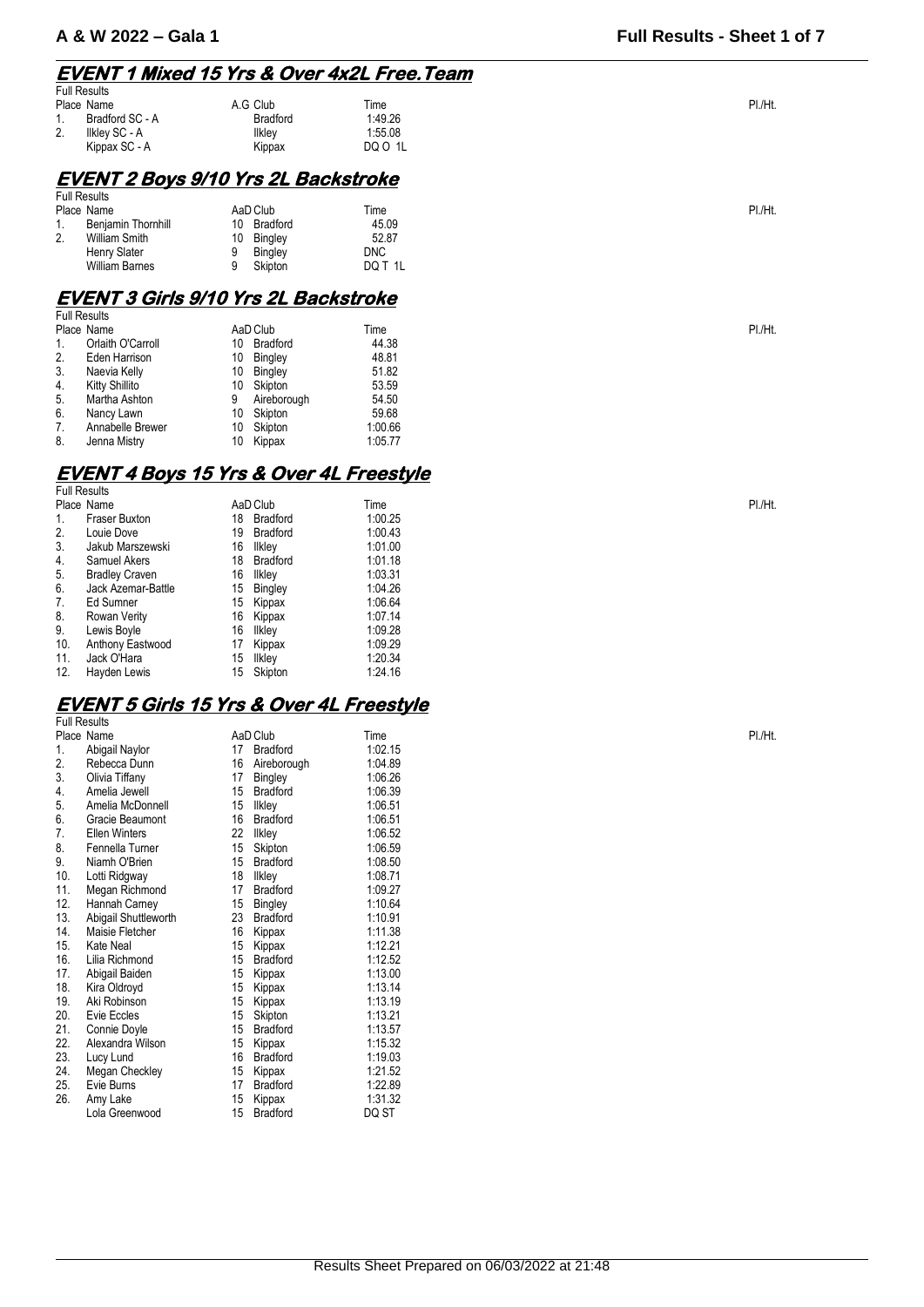## **EVENT 6 Boys 11/12 Yrs 2L Breaststroke**

| <b>Full Results</b> |                         |                   |                 |            |  |
|---------------------|-------------------------|-------------------|-----------------|------------|--|
|                     | Place Name              |                   | AaD Club        | Time       |  |
| 1.                  | <b>Stanley Dunne</b>    | 12 <sup>°</sup>   | Skipton         | 43.00      |  |
| 2.                  | Oliver Battle           | 12                | Bingley         | 45.32      |  |
| 3.                  | Joseph Hoyle            | 11                | <b>Bradford</b> | 47.87      |  |
| 4.                  | Kai Mayers              | 12                | <b>Bradford</b> | 48.37      |  |
| 5.                  | Zach Carney             | 11                | Bingley         | 48.77      |  |
| 6.                  | <b>Jack Barnes</b>      | 11                | Skipton         | 49.96      |  |
| 7.                  | <b>Ben Artis</b>        | 11                | <b>Bingley</b>  | 50.44      |  |
| 8.                  | <b>Harry Marples</b>    | 12                | Bingley         | 56.06      |  |
| 9.                  | Joshua Help             | 12                | Aireborough     | 56.07      |  |
| 10.                 | <b>Oscar Timbers</b>    | 12                | Skipton         | 58.15      |  |
| 11.                 | <b>Tomasz McCormick</b> | 12 <sup>2</sup>   | Skipton         | 1:03.32    |  |
| 12.                 | Milo Cole               | 11                | <b>Bradford</b> | 1:04.69    |  |
|                     | Harry Thompson          | 12                | Aireborough     | <b>DNC</b> |  |
|                     | Alexander Marsden       | 12                | llkley          | <b>DNC</b> |  |
|                     | Dylan Roberts           | $12 \overline{ }$ | Skipton         | DQ FI 2L   |  |
|                     |                         |                   |                 |            |  |

## **EVENT 7 Girls 11/12 Yrs 2L Breaststroke**

|     | <b>Full Results</b>     |    |                 |          |  |
|-----|-------------------------|----|-----------------|----------|--|
|     | Place Name              |    | AaD Club        | Time     |  |
| 1.  | Amy Hagyard             | 12 | <b>Bradford</b> | 42.57    |  |
| 2.  | Sadie Sarparast         | 12 | <b>Bradford</b> | 44.03    |  |
| 3.  | Lily Oddy               | 11 | Skipton         | 44.21    |  |
| 4.  | Rosie Copley            | 12 | Kippax          | 47.51    |  |
| 5.  | <b>Tylah Grant</b>      | 12 | Aireborough     | 48.56    |  |
| 6.  | <b>Molly Yeardley</b>   | 12 | <b>Ilkley</b>   | 48.63    |  |
| 7.  | <b>Betsy Rider</b>      | 11 | Skipton         | 48.76    |  |
| 8.  | Eliza Naglik            | 12 | Bingley         | 49.34    |  |
| 9.  | Molly Bruce             | 12 | <b>Ilkley</b>   | 49.40    |  |
| 10. | Lucy Williams           | 12 | Aireborough     | 50.39    |  |
| 11. | Amelia Barclay          | 12 | Aireborough     | 51.03    |  |
| 12. | <b>Beatrice Appleby</b> | 11 | Skipton         | 51.31    |  |
| 13. | Elsie Pegington         | 11 | <b>Ilkley</b>   | 51.84    |  |
| 14. | <b>Tia Davidson</b>     | 12 | <b>Bingley</b>  | 51.96    |  |
| 15. | Olive Tattersall        | 11 | Skipton         | 52.22    |  |
| 16. | Niamh Goodall           | 12 | <b>Ilkley</b>   | 53.06    |  |
| 17. | Maisie Ray              | 11 | <b>Bradford</b> | 53.88    |  |
| 18. | Pippa Smith             | 12 | Bingley         | 55.90    |  |
| 19. | <b>Violet Lambe</b>     | 11 | Kippax          | 56.96    |  |
| 20. | Mila Robinson           | 12 | Kippax          | 1:00.41  |  |
| 21. | Arabella Johnson        | 11 | Aireborough     | 1:02.25  |  |
| 22. | Charlotte Hagyard       | 11 | <b>Bradford</b> | 1:03.65  |  |
| 23. | Olivia Laverty          | 12 | Aireborough     | 1:03.70  |  |
| 24. | Clara Atwood            | 11 | Aireborough     | 1:09.02  |  |
|     | Jessica Johnstone       | 11 | Bingley         | DQ FI 2L |  |
|     | <b>Isobel Aperghis</b>  | 11 | Ilkley          | DQ SL    |  |
|     | Katy Hinchliffe         | 12 | Skipton         | DQ SL    |  |
|     |                         |    |                 |          |  |

## **EVENT 8 Boys 13/14 Yrs 2L Butterfly**

|     | <b>Full Results</b>           |    |                 |            |        |
|-----|-------------------------------|----|-----------------|------------|--------|
|     | Place Name                    |    | AaD Club        | Time       | PI./Ht |
| 1.  | Freddy Dean                   | 13 | <b>Bradford</b> | 31.09      |        |
| 2.  | Dawid Naglik                  | 14 | Bingley         | 32.00      |        |
| 3.  | Quinn-Austin Kelly            | 13 | Bingley         | 33.51      |        |
| 4.  | Will Skiggs                   | 14 | <b>Bradford</b> | 33.65      |        |
| 5.  | <b>Thomas Kershaw</b>         | 14 | Kippax          | 34.94      |        |
| 6.  | Henry Fillingham              | 14 | <b>Bradford</b> | 35.37      |        |
| 7.  | Max Shillito                  | 14 | Skipton         | 35.84      |        |
| 8.  | Archie Appleby                | 14 | Skipton         | 35.95      |        |
| 9.  | <b>Samuel Roberts</b>         | 14 | Ilkley          | 37.58      |        |
| 10. | <b>William Thornhill</b>      | 13 | <b>Bradford</b> | 39.46      |        |
| 11. | Callum Fullerton              | 14 | Bingley         | 39.57      |        |
| 12. | <b>Archie Sinclair Willis</b> | 13 | Ilkley          | 39.83      |        |
| 13. | Oliver Johnstone              | 14 | Bingley         | 43.76      |        |
| 14. | Dexter Woodward               | 13 | <b>Bingley</b>  | 44.50      |        |
| 15. | Joshua Craven                 | 13 | Ilkley          | 46.41      |        |
|     | Jacob Fawcett                 | 13 | <b>Bradford</b> | <b>DNC</b> |        |
|     | Jacob Barker                  | 13 | Aireborough     | DQ ST      |        |
|     |                               |    |                 |            |        |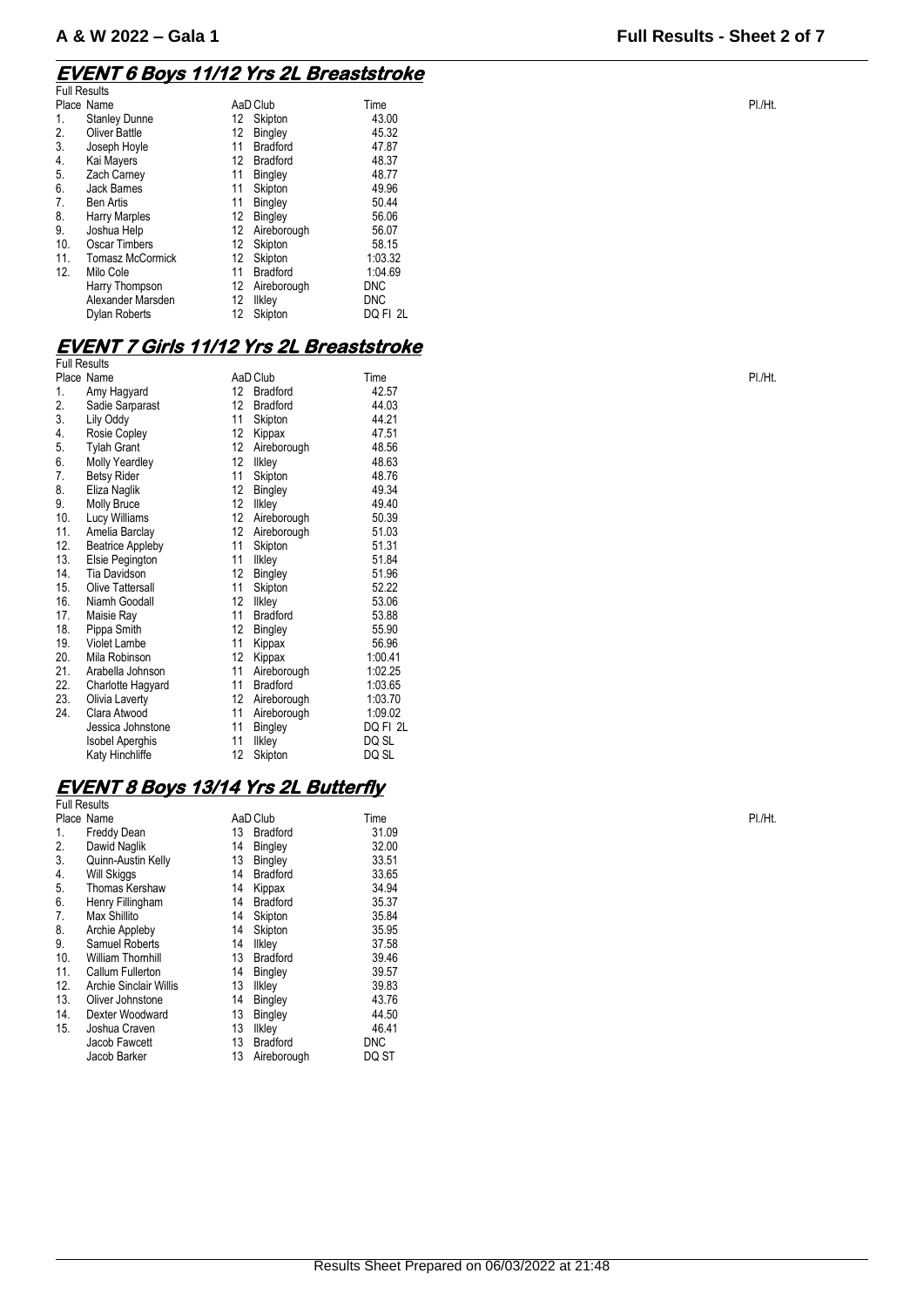## **EVENT 9 Girls 13/14 Yrs 2L Butterfly**

|     | <b>Full Results</b>     |    |                 |            |  |
|-----|-------------------------|----|-----------------|------------|--|
|     | Place Name              |    | AaD Club        | Time       |  |
| 1.  | Alex Dunn               | 14 | Aireborough     | 31.25      |  |
| 2.  | Poppy Dunne             | 13 | Skipton         | 31.51      |  |
| 3.  | Jasmine Shay            | 13 | Bradford        | 32.82      |  |
| 4.  | Ciara O'Carroll         | 13 | <b>Bradford</b> | 34.84      |  |
| 5.  | Ruby Donaldson          | 14 | <b>Bradford</b> | 35.52      |  |
| 6.  | Milly Timbers           | 14 | Skipton         | 35.96      |  |
| 7.  | Phoebe Cole             | 14 | <b>Bradford</b> | 40.02      |  |
| 8.  | Maya Mistry             | 14 | Kippax          | 42.50      |  |
| 9.  | Anni Ridgway            | 13 | Ilkley          | 43.07      |  |
| 10. | Ava Barker              | 13 | Skipton         | 43.63      |  |
| 11. | Emilia Marszewska       | 13 | Ilkley          | 44.63      |  |
| 12. | Lucy Cliffe             | 14 | Bingley         | 50.07      |  |
|     | Hannah Brook            | 13 | Skipton         | <b>DNC</b> |  |
|     | <b>Blossom Oddy</b>     | 13 | Skipton         | DQ FI 2L   |  |
|     | <b>Isabella Wallace</b> | 13 | Skipton         | DQ T 1L    |  |
|     |                         |    |                 |            |  |

## **EVENT 10 Mens Open 4x1L IM**

|     | <b>Full Results</b>           |    |                 |            |        |
|-----|-------------------------------|----|-----------------|------------|--------|
|     | Place Name                    |    | AaD Club        | Time       | PI./Ht |
| 1.  | <b>Fraser Buxton</b>          | 18 | <b>Bradford</b> | 1:10.25    |        |
| 2.  | Louie Dove                    | 19 | <b>Bradford</b> | 1:11.46    |        |
| 3.  | Jakub Marszewski              | 16 | <b>Ilkley</b>   | 1:11.48    |        |
| 4.  | Freddy Dean                   | 13 | <b>Bradford</b> | 1:12.81    |        |
| 5.  | <b>Bradley Craven</b>         | 16 | Ilkley          | 1:13.65    |        |
| 6.  | Jack Azemar-Battle            | 15 | <b>Bingley</b>  | 1:13.66    |        |
| 7.  | Quinn-Austin Kelly            | 13 | <b>Bingley</b>  | 1:15.52    |        |
| 8.  | Rowan Verity                  | 16 | Kippax          | 1:15.53    |        |
| 9.  | Will Skiggs                   | 14 | <b>Bradford</b> | 1:16.41    |        |
| 10. | Archie Appleby                | 14 | Skipton         | 1:17.06    |        |
| 11. | Dawid Naglik                  | 14 | <b>Bingley</b>  | 1:17.26    |        |
| 12. | Ed Sumner                     | 15 | Kippax          | 1:18.07    |        |
| 13. | Thomas Kershaw                | 14 | Kippax          | 1:18.84    |        |
| 14. | Lewis Boyle                   | 16 | likley          | 1:19.27    |        |
| 15. | <b>Stanley Dunne</b>          | 12 | Skipton         | 1:19.70    |        |
| 16. | Anthony Eastwood              | 17 | Kippax          | 1:19.84    |        |
| 17. | Max Shillito                  | 14 | Skipton         | 1:19.95    |        |
| 18. | Samuel Roberts                | 14 | Ilkley          | 1:21.72    |        |
| 19. | Henry Fillingham              | 14 | <b>Bradford</b> | 1:21.94    |        |
| 20. | <b>Archie Sinclair Willis</b> | 13 | likley          | 1:23.03    |        |
| 21. | Callum Fullerton              | 14 | <b>Bingley</b>  | 1:29.57    |        |
| 22. | <b>Ben Artis</b>              | 11 | <b>Bingley</b>  | 1:29.94    |        |
| 23. | Kai Mayers                    | 12 | <b>Bradford</b> | 1:30.13    |        |
| 24. | <b>William Morley</b>         | 13 | Bingley         | 1:32.02    |        |
| 25. | <b>Oliver Battle</b>          | 12 | <b>Bingley</b>  | 1:32.03    |        |
| 26. | Oliver Johnstone              | 14 | <b>Bingley</b>  | 1:33.22    |        |
| 27. | Joseph Hoyle                  | 11 | <b>Bradford</b> | 1:34.25    |        |
| 28. | Zach Carney                   | 11 | Bingley         | 1:35.38    |        |
| 29. | Hayden Lewis                  | 15 | Skipton         | 1:37.09    |        |
| 30. | Dexter Woodward               | 13 | <b>Bingley</b>  | 1:38.44    |        |
| 31. | Benjamin Thornhill            | 10 | Bradford        | 1:42.94    |        |
| 32. | <b>Harry Marples</b>          | 12 | Bingley         | 1:46.69    |        |
| 33. | Jacob Barker                  | 13 | Aireborough     | 1:53.07    |        |
| 34. | <b>Oscar Timbers</b>          | 12 | Skipton         | 1:53.65    |        |
| 35. | Joshua Help                   | 12 | Aireborough     | 2:00.53    |        |
|     | Harry Thompson                | 12 | Aireborough     | <b>DNC</b> |        |
|     | Alexander Marsden             | 12 | likley          | <b>DNC</b> |        |
|     | Jacob Fawcett                 | 13 | <b>Bradford</b> | <b>DNC</b> |        |
|     | Dylan Roberts                 | 12 | Skipton         | DQ S 2L    |        |
|     | Jack O'Hara                   | 15 | llkley          | DQ SA      |        |
|     | <b>Tomasz McCormick</b>       | 12 | Skipton         | DQ SA 4L   |        |
|     | <b>William Smith</b>          | 10 | <b>Bingley</b>  | DQ SL 2L   |        |
|     | Jack Barnes                   | 11 | Skipton         | DQ SL 4L   |        |
|     | <b>William Barnes</b>         | 9  | Skipton         | DQ SL 4L   |        |
|     | Joshua Craven                 | 13 | llkley          | DQ T 3L    |        |
|     | <b>William Thornhill</b>      | 13 | <b>Bradford</b> | DQ T 3L    |        |
|     |                               |    |                 |            |        |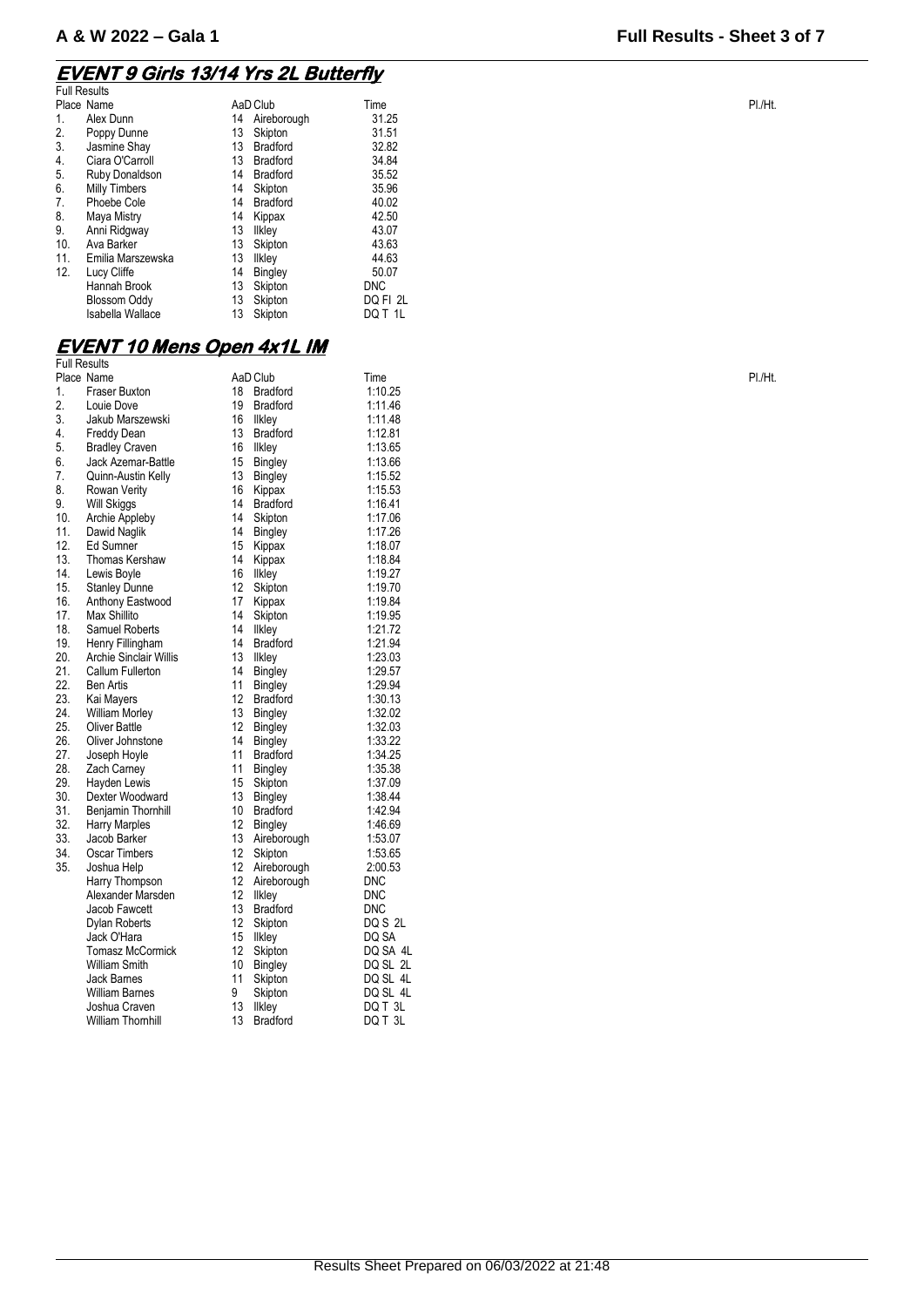#### **EVENT 11 Ladies Open 4x1L IM**

Full Results

| <b>FUIL RESUITS</b> |                         |    |                 |            |        |
|---------------------|-------------------------|----|-----------------|------------|--------|
|                     | Place Name              |    | AaD Club        | Time       | PI./Ht |
| 1.                  | Poppy Dunne             | 13 | Skipton         | 1:10.70    |        |
| 2.                  | Rebecca Dunn            | 16 | Aireborough     | 1:13.39    |        |
| 3.                  | Alex Dunn               | 14 | Aireborough     | 1:13.52    |        |
| 4.                  | Fennella Turner         | 15 | Skipton         | 1:15.00    |        |
| 5.                  | <b>Ellen Winters</b>    | 22 | <b>Ilkley</b>   | 1:16.15    |        |
| 6.                  | Amelia Jewell           | 15 | <b>Bradford</b> | 1:16.50    |        |
| 7.                  | Lotti Ridgway           | 18 | <b>Ilkley</b>   | 1:17.39    |        |
| 8.                  | Niamh O'Brien           | 15 | <b>Bradford</b> | 1:17.52    |        |
| 9.                  | Ciara O'Carroll         | 13 | <b>Bradford</b> | 1:17.91    |        |
| 10.                 | Abigail Shuttleworth    | 23 | <b>Bradford</b> | 1:19.00    |        |
| 11.                 | Hannah Carney           | 15 | Bingley         | 1:19.03    |        |
| 12.                 | Gracie Beaumont         | 16 | <b>Bradford</b> | 1:19.38    |        |
| 13.                 | Olivia Tiffany          | 17 | Bingley         | 1:19.58    |        |
| 14.                 | <b>Milly Timbers</b>    | 14 | Skipton         | 1:20.84    |        |
| 15.                 | Megan Richmond          | 17 | <b>Bradford</b> | 1:21.34    |        |
| 16.                 | Aki Robinson            | 15 | Kippax          | 1:21.59    |        |
| 17.                 | Abigail Baiden          | 15 | Kippax          | 1:22.82    |        |
| 18.                 | Connie Doyle            | 15 | <b>Bradford</b> | 1:23.14    |        |
| 19.                 | Kate Neal               | 15 | Kippax          | 1:23.14    |        |
| 20.                 | Evie Eccles             | 15 | Skipton         | 1:23.44    |        |
| 21.                 | Lilia Richmond          | 15 | <b>Bradford</b> | 1:23.53    |        |
| 22.                 | Ruby Donaldson          | 14 | <b>Bradford</b> | 1:23.69    |        |
| 23.                 |                         |    |                 | 1:24.65    |        |
|                     | Kira Oldroyd            | 15 | Kippax          |            |        |
| 24.                 | <b>Blossom Oddy</b>     | 13 | Skipton         | 1:26.09    |        |
| 25.                 | Alexandra Wilson        | 15 | Kippax          | 1:26.26    |        |
| 26.                 | Sadie Sarparast         | 12 | <b>Bradford</b> | 1:26.59    |        |
| 27.                 | Amy Hagyard             | 12 | <b>Bradford</b> | 1:28.07    |        |
| 28.                 | Eliza Naglik            | 12 | Bingley         | 1:29.76    |        |
| 29.                 | Lucy Lund               | 16 | <b>Bradford</b> | 1:30.50    |        |
| 30.                 | Lola Greenwood          | 15 | <b>Bradford</b> | 1:30.70    |        |
| 31.                 | Phoebe Cole             | 14 | <b>Bradford</b> | 1:31.33    |        |
| 32.                 | Lily Oddy               | 11 | Skipton         | 1:31.64    |        |
| 33.                 | Maya Mistry             | 14 | Kippax          | 1:32.14    |        |
| 34.                 | Anni Ridgway            | 13 | <b>Ilkley</b>   | 1:32.32    |        |
| 35.                 | Ava Barker              | 13 | Skipton         | 1:33.00    |        |
| 36.                 | Emilia Marszewska       | 13 | <b>Ilkley</b>   | 1:35.13    |        |
| 37.                 | Evie Burns              | 17 | <b>Bradford</b> | 1:35.59    |        |
| 38.                 | Niamh Goodall           | 12 | <b>Ilkley</b>   | 1:37.06    |        |
| 39.                 | <b>Tylah Grant</b>      | 12 | Aireborough     | 1:37.22    |        |
| 40.                 | <b>Betsy Rider</b>      | 11 | Skipton         | 1:38.87    |        |
| 41.                 | Amy Lake                | 15 | Kippax          | 1:39.02    |        |
| 42.                 | <b>Beatrice Appleby</b> | 11 | Skipton         | 1:39.14    |        |
| 43.                 | Molly Bruce             | 12 | <b>Ilkley</b>   | 1:39.44    |        |
| 44.                 | Isabella Wallace        | 13 | Skipton         | 1:39.64    |        |
| 45.                 | Katy Hinchliffe         | 12 | Skipton         | 1:40.01    |        |
| 46.                 | Megan Checkley          | 15 | Kippax          | 1:40.78    |        |
| 47.                 | Olive Tattersall        | 11 | Skipton         | 1:41.07    |        |
| 48.                 | <b>Isobel Aperghis</b>  | 11 | <b>Ilkley</b>   | 1:41.22    |        |
| 49.                 | Lucy Williams           |    | 12 Aireborough  | 1:41.75    |        |
| 50.                 | Lucy Cliffe             | 14 | <b>Bingley</b>  | 1:42.50    |        |
| 51.                 | Orlaith O'Carroll       | 10 | <b>Bradford</b> | 1:42.82    |        |
| 52.                 | Rosie Copley            | 12 | Kippax          | 1:44.20    |        |
|                     |                         |    | <b>Bradford</b> |            |        |
| 53.                 | Maisie Ray              | 11 |                 | 1:44.59    |        |
| 54.                 | Violet Lambe            | 11 | Kippax          | 1:45.33    |        |
| 55.                 | Pippa Smith             | 12 | Bingley         | 1:50.89    |        |
| 56.                 | Charlotte Hagyard       | 11 | <b>Bradford</b> | 1:54.95    |        |
| 57.                 | Elsie Pegington         | 11 | llkley          | 1:55.95    |        |
| 58.                 | Naevia Kelly            | 10 | Bingley         | 1:59.08    |        |
| 59.                 | Olivia Laverty          | 12 | Aireborough     | 2:02.22    |        |
| 60.                 | Annabelle Brewer        | 10 | Skipton         | 2:09.67    |        |
| 61.                 | Nancy Lawn              | 10 | Skipton         | 2:11.03    |        |
| 62.                 | <b>Kitty Shillito</b>   | 10 | Skipton         | 2:12.46    |        |
|                     | Hannah Brook            | 13 | Skipton         | <b>DNC</b> |        |
|                     | Jenna Mistry            | 10 | Kippax          | <b>DNC</b> |        |
|                     | Jessica Johnstone       | 11 | Bingley         | <b>DNC</b> |        |
|                     | Maisie Fletcher         | 16 | Kippax          | DQ T 2L    |        |
|                     | Jasmine Shay            | 13 | Bradford        | DQ T 2L    |        |

## **EVENT 12 Boys 11/12 Yrs 4x2L Medley Team**  Full Results

| PI./Ht. |
|---------|
|         |
|         |
|         |
|         |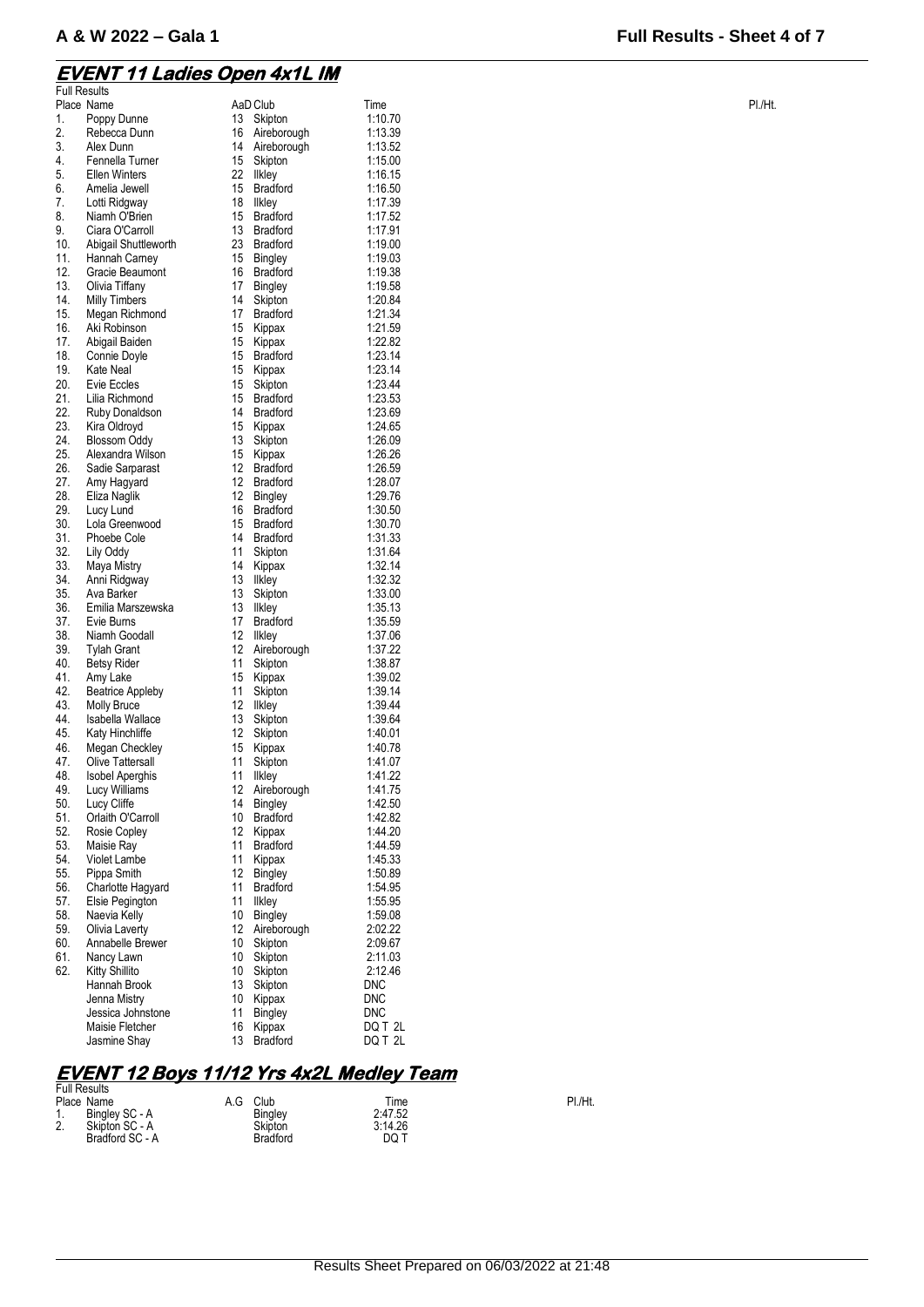#### **EVENT 13 Girls 11/12 Yrs 4x2L Medley Team**

| <b>Full Results</b> |     |                 |         |         |
|---------------------|-----|-----------------|---------|---------|
| Place Name          | A.G | Club            | Time    | PI./Ht. |
| Bradford SC - A     |     | <b>Bradford</b> | 2:54.50 |         |
| Bingley SC - A      |     | <b>Bingley</b>  | 3:03.06 |         |
| Ilkley SC - A       |     | <b>Ilkley</b>   | 3:04.88 |         |
| Skipton SC - A      |     | Skipton         | 3:04.89 |         |
| Aireborough SC - A  |     | Aireborough     | 3:12.78 |         |
| Kippax SC - A       |     | Kippax          | 3:35.70 |         |
|                     |     |                 |         |         |

### **EVENT 14 Boys 15 Yrs & Over 4x2L Free Team**

| <b>Full Results</b> |                 |     |                 |         |         |
|---------------------|-----------------|-----|-----------------|---------|---------|
|                     | Place Name      | A.G | Club            | Time    | PI./Ht. |
| -1.                 | Bradford SC - A |     | <b>Bradford</b> | 1:44.52 |         |
| 2.                  | Ilklev SC - A   |     | Ilkley          | 1:55.31 |         |
| 3.                  | Kippax SC - A   |     | Kippax          | 2:00.06 |         |

#### **EVENT 15 Girls 15 Yrs & Over 4x2L Free.Team**

| <b>Full Results</b> |                 |     |                 |         |         |
|---------------------|-----------------|-----|-----------------|---------|---------|
|                     | Place Name      | A.G | Club            | Time    | PI./Ht. |
|                     | Bradford SC - A |     | <b>Bradford</b> | 2:02.21 |         |
| 2.                  | Ilkley SC - A   |     | llkley          | 2:03.07 |         |
| 3.                  | Kippax SC - A   |     | Kippax          | 2:13.81 |         |
| 4.                  | Bradford SC-B   |     | <b>Bradford</b> | 2.19.18 |         |
| 4.                  | Kippax SC - B   |     | Kippax          | 2:28.59 |         |

#### **EVENT 18 FINAL OF EVENT 3 Girls 9/10 Yrs 2L Backstroke**

|     | <b>Full Results</b> |     |                |         |         |
|-----|---------------------|-----|----------------|---------|---------|
|     | Place Name          | AaD | Club           | Time    | PI./Ht. |
|     | Orlaith O'Carroll   | 10  | Bradford       | 40.90   |         |
| 2.  | Martha Ashton       | 9   | Aireborough    | 52.74   |         |
| -3. | Naevia Kelly        | 10  | Bingley        | 54.84   |         |
| 4.  | Kitty Shillito      | 10  | Skipton        | 55.91   |         |
| 5.  | Nancy Lawn          | 10  | Skipton        | 1:00.07 |         |
|     | Eden Harrison       | 10  | <b>Bingley</b> | DQ      |         |
|     |                     |     |                |         |         |

## **EVENT 19 FINAL OF EVENT 4 Boys 15 Yrs & Over 4L Freestyle**

|                  | <b>Full Results</b>   |     |          |         |         |
|------------------|-----------------------|-----|----------|---------|---------|
|                  | Place Name            | AaD | Club     | Time    | PI./Ht. |
|                  | Louie Dove            | 19  | Bradford | 55.84   |         |
| 2.               | <b>Fraser Buxton</b>  | 18  | Bradford | 56.07   |         |
| 3.               | Samuel Akers          | 18  | Bradford | 58.27   |         |
| $\overline{4}$ . | Jakub Marszewski      | 16  | Ilkley   | 1:01.07 |         |
| 5.               | <b>Bradley Craven</b> | 16  | Ilkley   | 1:03.49 |         |
| 6.               | Jack Azemar-Battle    | 15  | Bingley  | 1:03.50 |         |

#### **EVENT 20 FINAL OF EVENT 5 Girls 15 Yrs & Over 4L Freestyle**

| <b>Full Results</b> |                |                 |                                    |         |
|---------------------|----------------|-----------------|------------------------------------|---------|
| Place Name          | AaD            | Club            | Time                               | PI./Ht. |
| Abigail Navlor      |                | <b>Bradford</b> | 1:02.26                            |         |
| Rebecca Dunn        | 16             |                 | 1:04.67                            |         |
|                     | 17             |                 | 1:06.77                            |         |
| Amelia Jewell       | 15.            |                 | 1:07.22                            |         |
| Amelia McDonnell    | 15             | <b>Ilklev</b>   | 1:08.22                            |         |
| Gracie Beaumont     | 16             | <b>Bradford</b> | 1:10.28                            |         |
|                     | Olivia Tiffany |                 | Aireborough<br>Bingley<br>Bradford |         |

#### **EVENT 21 FINAL OF EVENT 6 Boys 11/12 Yrs 2L Breaststroke**

|                  | <b>Full Results</b>  |     |                |       |         |
|------------------|----------------------|-----|----------------|-------|---------|
|                  | Place Name           | AaD | Club           | Time  | PI./Ht. |
|                  | <b>Stanley Dunne</b> | 12  | Skipton        | 43.32 |         |
| $\overline{2}$ . | Oliver Battle        | 12  | <b>Bingley</b> | 45.76 |         |
| 3.               | Kai Mayers           | 12  | Bradford       | 47.37 |         |
| 4.               | Zach Carney          | 11  | Bingley        | 47.62 |         |
| 5.               | Jack Barnes          | 11  | Skipton        | 49.01 |         |
| 6.               | Joseph Hoyle         | 11  | Bradford       | 50.19 |         |
|                  |                      |     |                |       |         |

#### **EVENT 22 FINAL OF EVENT 7 Girls 11/12 Yrs 2L Breaststroke**

| <b>Full Results</b> |                 |     |                 |       |         |
|---------------------|-----------------|-----|-----------------|-------|---------|
|                     | Place Name      | AaD | Club            | Time  | PI./Ht. |
|                     | Amy Hagyard     | 12  | <b>Bradford</b> | 43.32 |         |
| 2.                  | Lily Oddy       | 11  | Skipton         | 43.91 |         |
| 3.                  | Sadie Sarparast | 12  | <b>Bradford</b> | 44.64 |         |
| 4.                  | Rosie Copley    | 12  | Kippax          | 48.78 |         |
| 5.                  | Molly Yeardley  | 12  | <b>Ilklev</b>   | 49.12 |         |
| 6.                  | Tvlah Grant     | 12  | Aireborough     | 50.46 |         |

#### **EVENT 23 FINAL OF EVENT 8 Boys 13/14 Yrs 2L Butterfly**

| PI./Ht. |
|---------|
|         |
|         |
|         |
|         |
|         |
|         |
|         |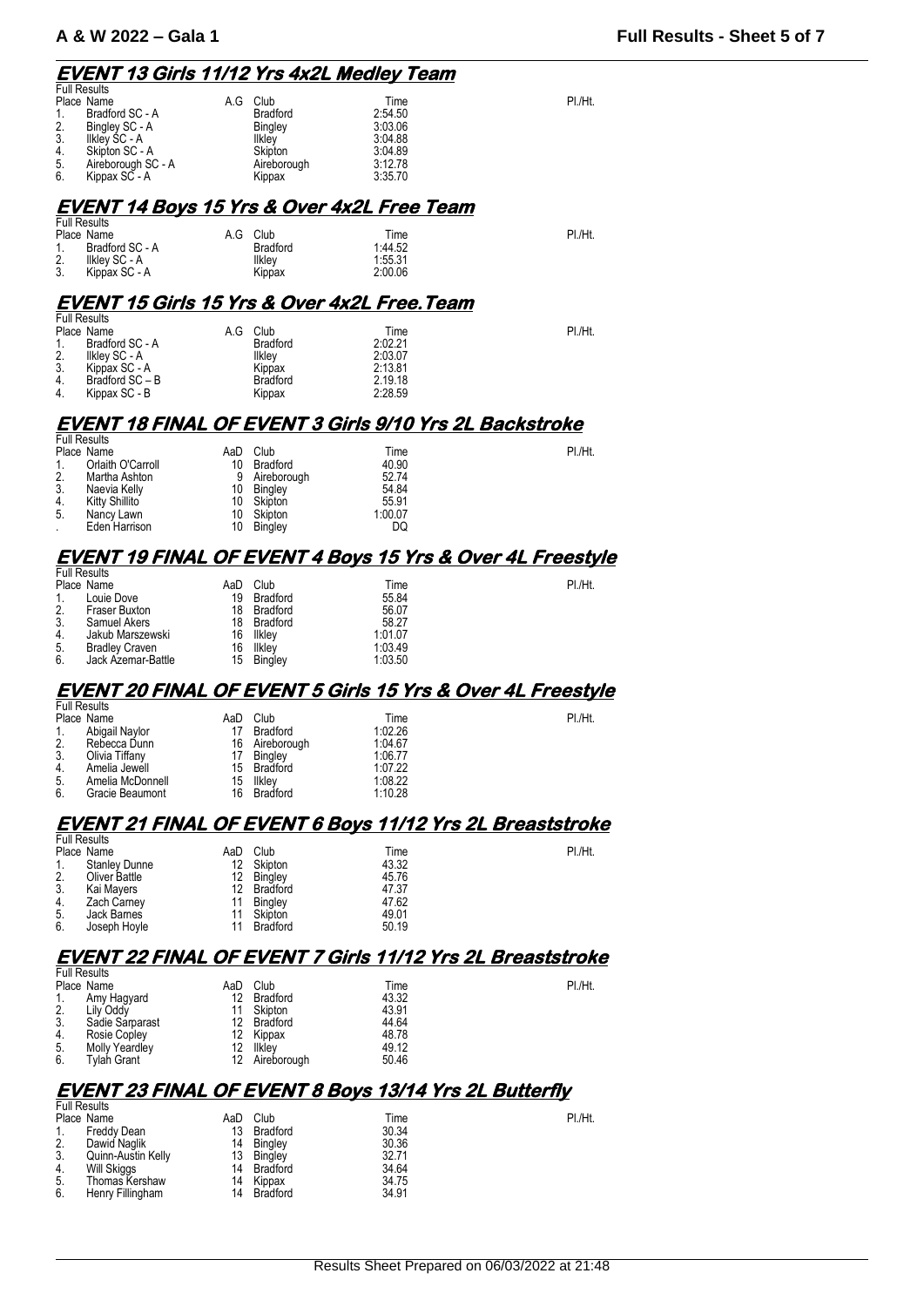## **EVENT 24 FINAL OF EVENT 9 Girls 13/14 Yrs 2L Butterfly**

| <b>Full Results</b> |                 |     |                 |       |         |
|---------------------|-----------------|-----|-----------------|-------|---------|
|                     | Place Name      | AaD | Club            | Time  | PI./Ht. |
|                     | Poppy Dunne     | 13  | Skipton         | 31.63 |         |
| $\overline{2}$ .    | Alex Dunn       | 14  | Aireborough     | 32.16 |         |
| 3.                  | Jasmine Shay    | 13  | Bradford        | 32.82 |         |
| 4.                  | Ciara O'Carroll | 13  | Bradford        | 32.92 |         |
| 5.                  | Milly Timbers   | 14  | Skipton         | 35.90 |         |
| 6.                  | Ruby Donaldson  | 14  | <b>Bradford</b> | 37.58 |         |

## **EVENT 25 FINAL OF EVENT 10 Mens Open 4x1L IM**

|                      | AaD                                                                       | Club          | Time    | PI./Ht. |
|----------------------|---------------------------------------------------------------------------|---------------|---------|---------|
| <b>Fraser Buxton</b> | 18                                                                        | Bradford      | 1:07.25 |         |
| Louie Dove           | 19                                                                        | Bradford      | 1:08.26 |         |
|                      | 13                                                                        | Bradford      | 1:10.70 |         |
| Jakub Marszewski     | 16                                                                        |               | 1:11.15 |         |
|                      | 16                                                                        | <b>Ilkley</b> | 1:12.00 |         |
| Jack Azemar-Battle   | 15                                                                        | Bingley       | 1:13.53 |         |
|                      | <b>Full Results</b><br>Place Name<br>Freddy Dean<br><b>Bradley Craven</b> |               | llkley  |         |

# **EVENT 26 FINAL OF EVENT 11 Ladies Open 4x1L IM**  Full Results

|    | <b>Full Results</b> |     |                |         |         |
|----|---------------------|-----|----------------|---------|---------|
|    | Place Name          | AaD | Club           | Time    | PI./Ht. |
|    | Poppy Dunne         | 13  | Skipton        | 1:11.95 |         |
| 2. | Rebecca Dunn        |     | 16 Aireborough | 1:12.21 |         |
| 3. | Fennella Turner     |     | 15 Skipton     | 1:13.83 |         |
| 4. | Alex Dunn           |     | 14 Aireborough | 1:15.08 |         |
| 5. | Amelia Jewell       |     | 15 Bradford    | 1:17.51 |         |
| 6. | Ellen Winters       | 22  | <b>Ilklev</b>  | 1:18.72 |         |
|    |                     |     |                |         |         |